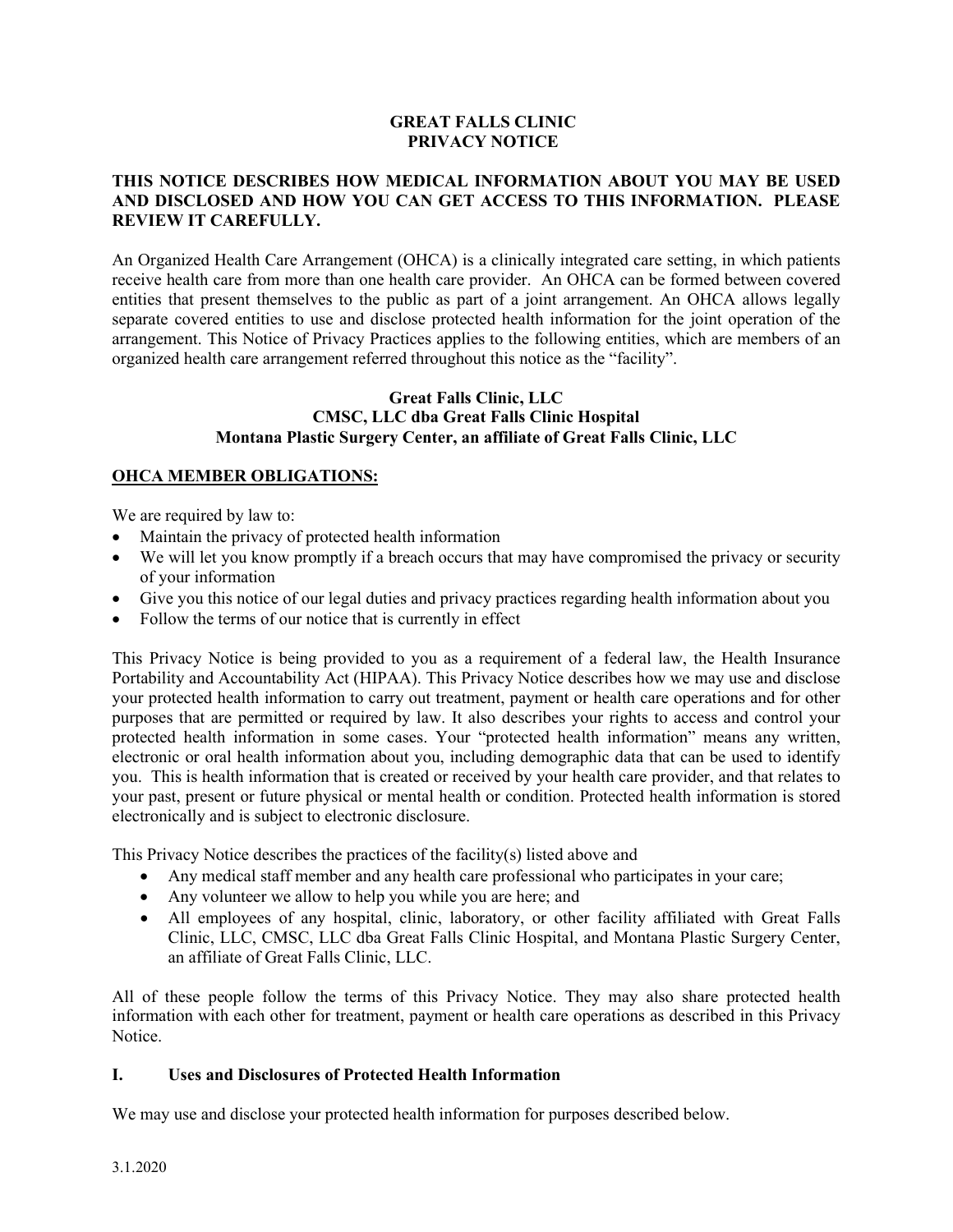**A. Treatment**. We may use and disclose your protected health information to provide, coordinate, or manage your health care and any related services. This includes the coordination or management of your health care with a third party for treatment purposes. For example, we may disclose your protected health information to a pharmacy to fill a prescription or to a laboratory to order a blood test. We may also disclose protected health information to physicians who may be treating you or consulting with the facility with respect to your care. In some cases, we may also disclose your protected health information to an outside treatment provider for purposes of the treatment activities of the other provider.

**B. Payment**. We may use and disclose your protected health information to receive payment for the care you receive from the facility. This may include certain communications to your health insurance company to get approval for the procedure that we have scheduled. For example, we may need to disclose information to your health insurance company to get prior approval for the surgery. We may also disclose protected health information to your health insurance company to determine whether you are eligible for benefits or whether a particular service is covered under your health plan. In order to get payment for the services we provide to you, we may also need to disclose your protected health information to your health insurance company to demonstrate the medical necessity of the services or, as required by your insurance company, for utilization review. We may also disclose patient information to another provider involved in your care for the other provider's payment activities. This may include disclosure of demographic information to anesthesia care providers for payment of their services.

**C. Operations**. We may use or disclose your protected health information, as necessary, for health care operations to facilitate the function of this facility and to provide quality care to all patients. Health care operations include such activities as: quality assessment and improvement activities, employee review activities, training programs including those in which students, trainees, or practitioners in health care learn under supervision, accreditation, certification, licensing or credentialing activities, review and auditing, including compliance reviews, medical reviews, legal services and maintaining compliance programs, and business management and general administrative activities. In certain situations, we may also disclose protected health information to another provider or health plan for their health care operations.

**D. Other Uses and Disclosures**.As part of treatment, payment and health care operations, we may also use or disclose your protected health information for the following purposes:

- To remind you of your medical appointments and/or surgery dates.
- We may, from time to time, contact you to provide information about treatment alternatives or other health-related benefits and services that we provide and that may be of interest to you.

# **II. Other Uses and Disclosures**

We may use or disclose your protected health information without your permission or authorization for a number of reasons including the following:

**A. When Legally Required**. We will use and disclose your protected health information when we are required to do so by any federal, state or local law.

**B. When There Are Risks to Public Health**. We may use and disclose your protected health information for public health activities, including:

- To prevent, control, or report disease, injury or disability as permitted by law.
- To report vital events such as birth or death as permitted or required by law.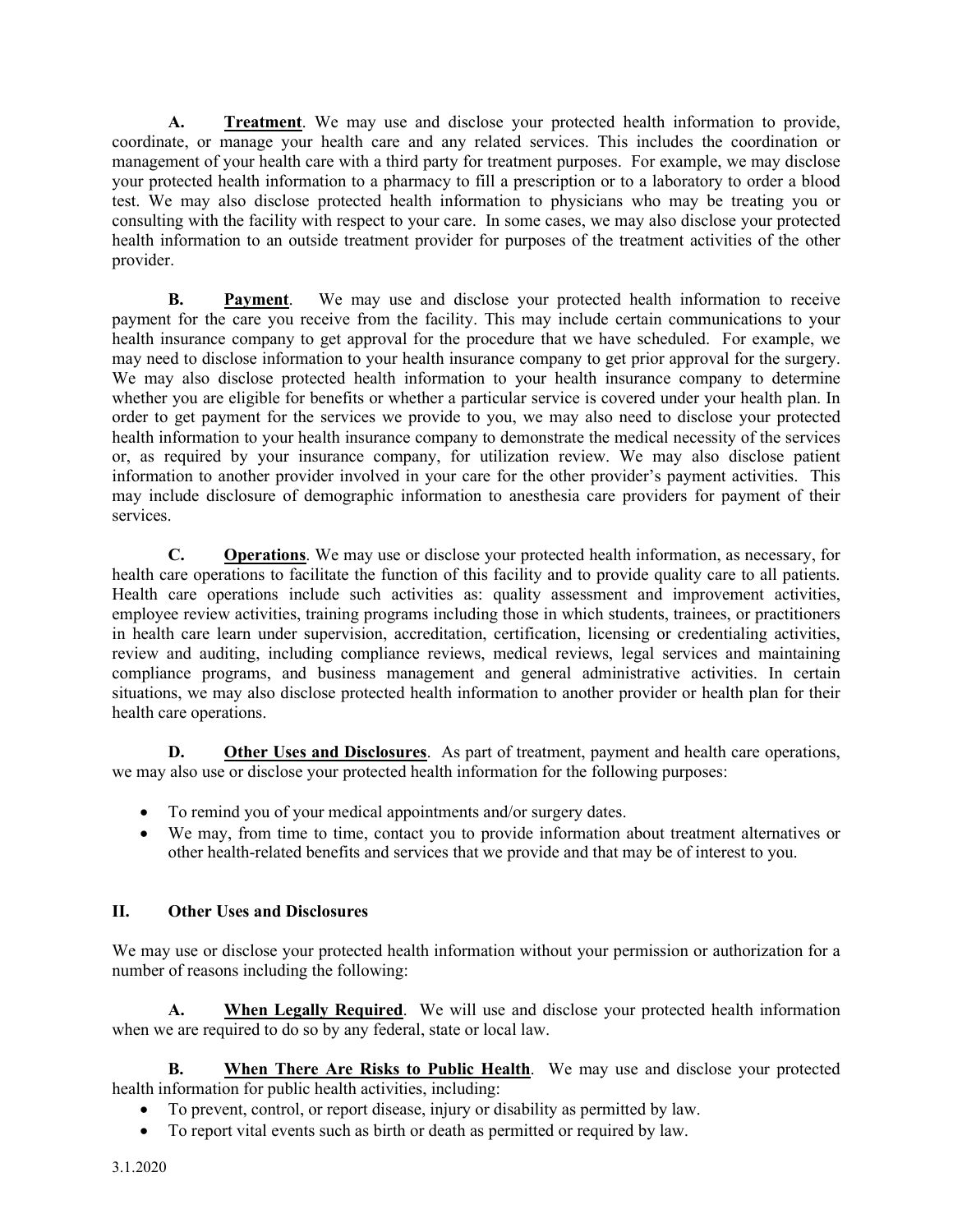- To conduct public health surveillance, investigations and interventions as permitted or required by law.
- To collect or report adverse events and product defects, track FDA regulated products, enable product recalls, repairs or replacements to the FDA and to conduct post marketing surveillance.
- To notify a person who has been exposed to a communicable disease or who may be at risk of contracting or spreading a disease as authorized by law.

**C. To Report Suspected Abuse, Neglect Or Domestic Violence**. We may notify government authorities if we believe that an individual is the victim of abuse, neglect or domestic violence. We will make this disclosure only when specifically required or authorized by law or when the individual agrees to the disclosure.

**D. To Conduct Health Oversight Activitie**s. We may use and disclose your protected health information for health oversight activities including audits; civil, administrative, or criminal investigations, proceedings, or actions; inspections; licensure or disciplinary actions; or other activities necessary for appropriate oversight as authorized by law. We will not disclose your health information under this authority if you are the subject of an investigation and your health information is not directly related to your receipt of health care or public benefits.

**E. In Connection With Judicial And Administrative Proceeding**s. We may disclose your protected health information in the course of any judicial or administrative proceeding in response to an order of a court or administrative tribunal as expressly authorized by such order. In certain circumstances, we may disclose your protected health information in response to a subpoena if we receive satisfactory assurances that you have been notified of the request or that an effort was made to secure a protective order.

**F. For Law Enforcement Purposes**. We may disclose your protected health information to a law enforcement official for law enforcement purposes including:

- As required by law for reporting of certain types of wounds or other physical injuries.
- Pursuant to court order, court-ordered warrant, subpoena, summons or similar process.
- For the purpose of identifying or locating a suspect, fugitive, material witness or missing person.
- Under certain limited circumstances, when you are the victim of a crime.
- To a law enforcement official if the facility has a suspicion that your health condition was the result of criminal conduct.
- In an emergency to report a crime.

**G. To Coroners, Funeral Directors, and for Organ Donation**. We may disclose protected health information to a coroner or medical examiner for identification purposes, to determine cause of death or for the coroner or medical examiner to perform other duties authorized by law. We may also disclose protected health information to a funeral director, as authorized by law, in order to permit the funeral director to carry out their duties. We may disclose such information in reasonable anticipation of death. Protected health information may be used and disclosed for cadaveric organ, eye or tissue donation purposes.

**H. For Research Purposes**. We may use or disclose your protected health information for research when the use or disclosure for research has been approved by an institutional review board that has reviewed the research proposal and research protocols to address the privacy of your protected health information.

**I. In the Event of a Serious Threat to Health or Safety**. We may, consistent with applicable law and ethical standards of conduct, use or disclose your protected health information if we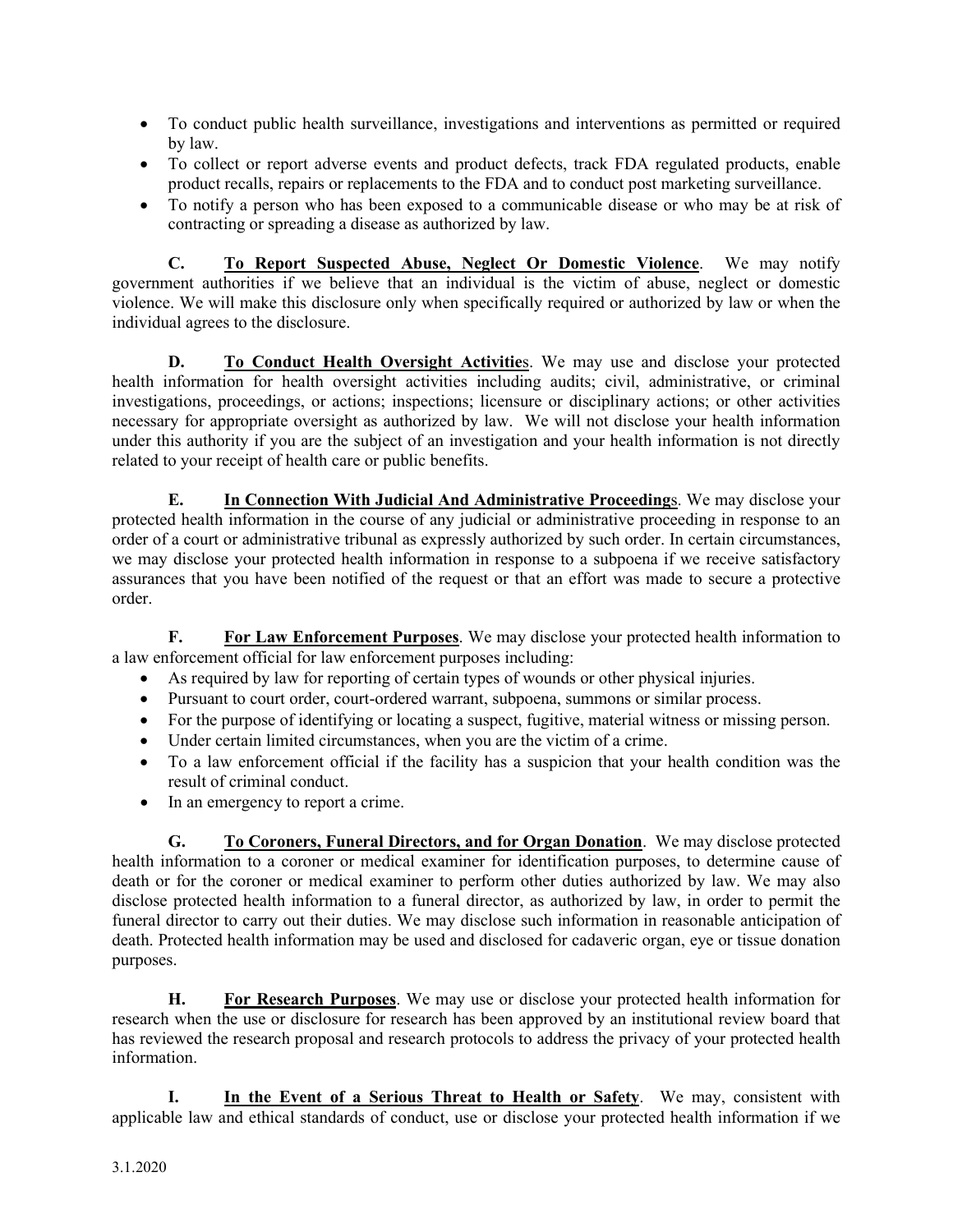believe, in good faith, that such use or disclosure is necessary to prevent or lessen a serious and imminent threat to your health or safety or to the health and safety of the public.

**J. For Specified Government Functions**. In certain circumstances, federal regulations authorize the facility to use or disclose your protected health information to facilitate specified government functions relating to military and veteran activities, national security and intelligence activities, protective services for the President and others, medical suitability determinations, correctional institutions, and law enforcement custodial situations.

**K. For Worker's Compensation**. The facility may release your health information to comply with worker's compensation laws or similar programs.

**L**. **To Business Associates**. We may disclose your protected health information to third parties known as "Business Associates" that perform various activities (e.g. legal services, delivery of goods) for us and that agree to protect the privacy of your protected health information.

## **III. Uses and Disclosures Permitted without Authorization but with Opportunity to Object**

Unless you object, we may disclose to your family members or others involved in your care or payment for your care, information relevant to their involvement in your care or payment for your care or information necessary to inform them of your location and condition. We may also disclose your protected health information to disaster relief agencies so they may assist in notifying those involved in your care of your location and general condition.

Unless you object, we may disclose certain information about you including your name, your general health status and where you are in our facility in a facility directory. We may disclose this information to people who ask for you by name, and we may disclose this information plus your religious affiliation to clergy.

You may object to these disclosures. If you do not object to these disclosures or we can infer from the circumstances that you do not object or we determine, in the exercise of our professional judgment, that it is in your best interests for us to make disclosure of information that is directly relevant to the person's involvement with your care, we may disclose your protected health information as described.

## **IV. Uses and Disclosures which you Authorize**

Other than as stated above, we will not disclose your health information other than with a written authorization from you or your personal representative. You may revoke your authorization in writing at any time except to the extent that we have taken action in reliance upon the authorization. Subject to compliance with limited exceptions, we will not use or disclose psychotherapy notes, use or disclose your health information for marketing purposes or sell your health information, unless you have signed an authorization. You may revoke an authorization by notifying us in writing, except to the extent we have taken action in reliance on the authorization.

# **V. Your Rights**

You have the following rights regarding your health information:

**A. The right to inspect and copy your protected health information.** You may inspect and obtain a copy of your protected health information that is contained in a designated record set for as long as we maintain the protected health information. A "designated record set" contains medical and billing records and any other records that your surgeon and the facility uses for making decisions about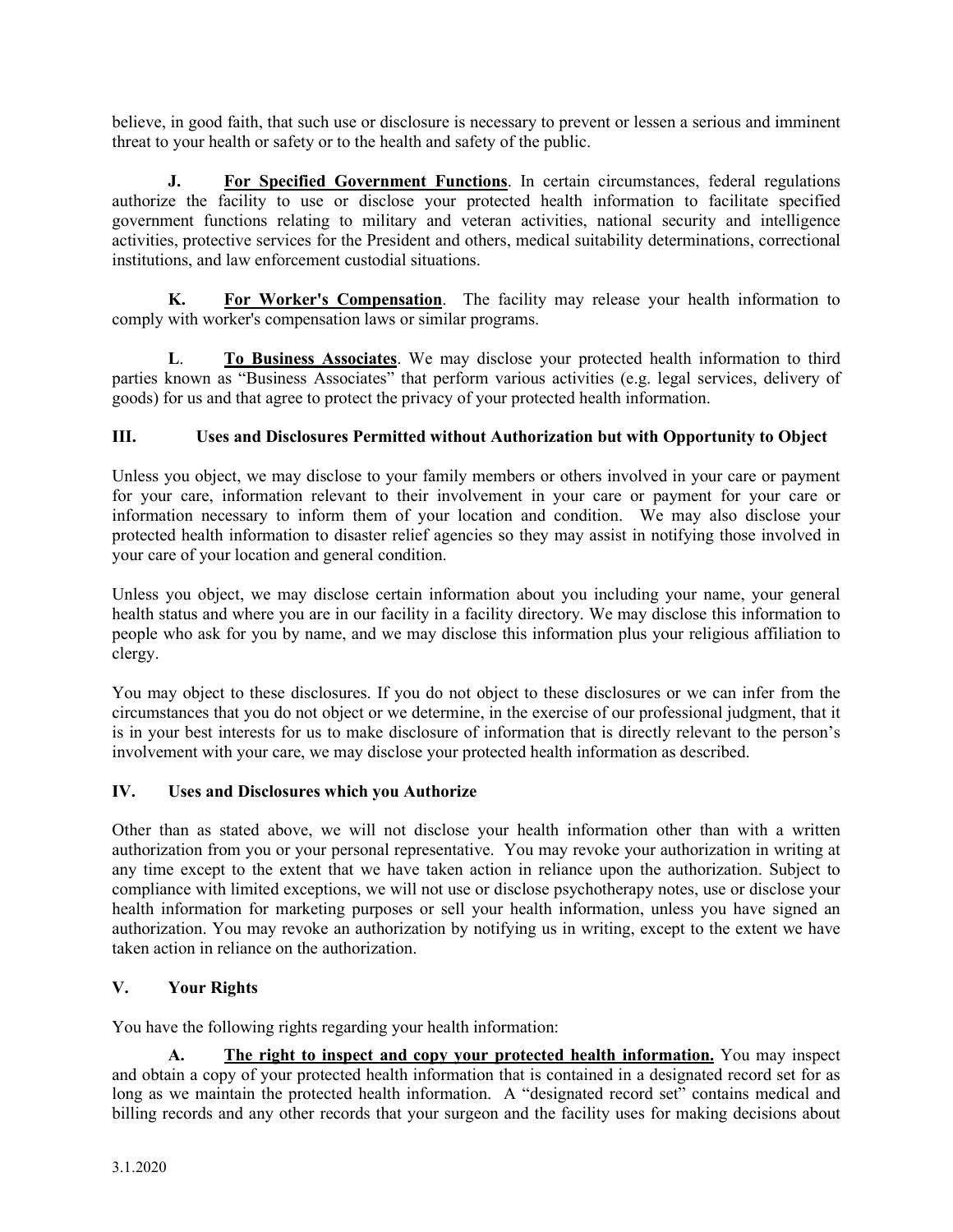you. We may deny your request to inspect or copy your protected health information in limited circumstances.

To inspect and copy your medical information, you must submit a written request to the Privacy Officer whose contact information is listed on the last page of this Privacy Notice. If you request a copy of your information, we may charge you a fee for the costs of copying, mailing or other costs incurred by us in complying with your request. If your information is stored electronically and you request an electronic copy, we will provide it to you in a readable electronic form and format if it is readily producible in the format you request.

Please contact our Privacy Officer if you have questions about access to your medical record.

**B. The right to request a restriction on uses and disclosures of your protected health information.** You may ask us not to use or disclose your protected health information for the purposes of treatment, payment or health care operations. You may also request that we not disclose your health information to family members or friends who may be involved in your care or for notification purposes as described in this Privacy Notice. Your request must state the specific restriction requested and to whom you want the restriction to apply.

The facility is not required to agree to a restriction that you may request except for requests to limit disclosures to your health plan for purposes of payment or health care operations when you have paid for the item or service covered by the request out-of-pocket and in full and when the uses or disclosures are not required by law. We will notify you if we deny your request to a restriction. If the facility does agree to the requested restriction, we may not use or disclose your protected health information in violation of that restriction unless it is needed to provide emergency treatment. You may request a restriction by contacting the Privacy Officer.

**C. The right to request to receive confidential communications from us by alternative means or at an alternative location.** You have the right to request that we communicate with you in certain ways. We will accommodate reasonable requests. We may condition this accommodation by asking you for information as to how payment will be handled or specification of an alternative address or other method of contact. We will not require you to provide an explanation for your request. Requests must be made in writing to our Privacy Officer.

**D. The right to request amendments to your protected health information.** You may request an amendment of your protected health information if you believe such information is inaccurate or incomplete. In certain cases, we may deny your request for an amendment. If we deny your request for amendment, you have the right to file a statement of disagreement with us and we may prepare a rebuttal to your statement and will provide you with a copy of any such rebuttal. Requests for amendment must be in writing and must be directed to our Privacy Officer. In this written request, you must also provide a reason to support the requested amendments.

**E.** The right to receive an accounting. You have the right to request an accounting of certain disclosures of your protected health information made by the facility. This right applies to disclosures for purposes other than treatment, payment or health care operations as described in this Privacy Notice. We are also not required to account for disclosures that you requested, disclosures that you agreed to by signing an authorization form, disclosures for a facility directory, to friends or family members involved in your care, or certain other disclosures we are permitted to make without your authorization. The request for an accounting must be made in writing to our Privacy Officer. The request should specify the time period sought for the accounting. We are only required to maintain an accounting of disclosures of your protected health information for six years from the date of disclosure. We will provide the first accounting you request during any 12-month period without charge. Subsequent accounting requests may be subject to a reasonable cost-based fee.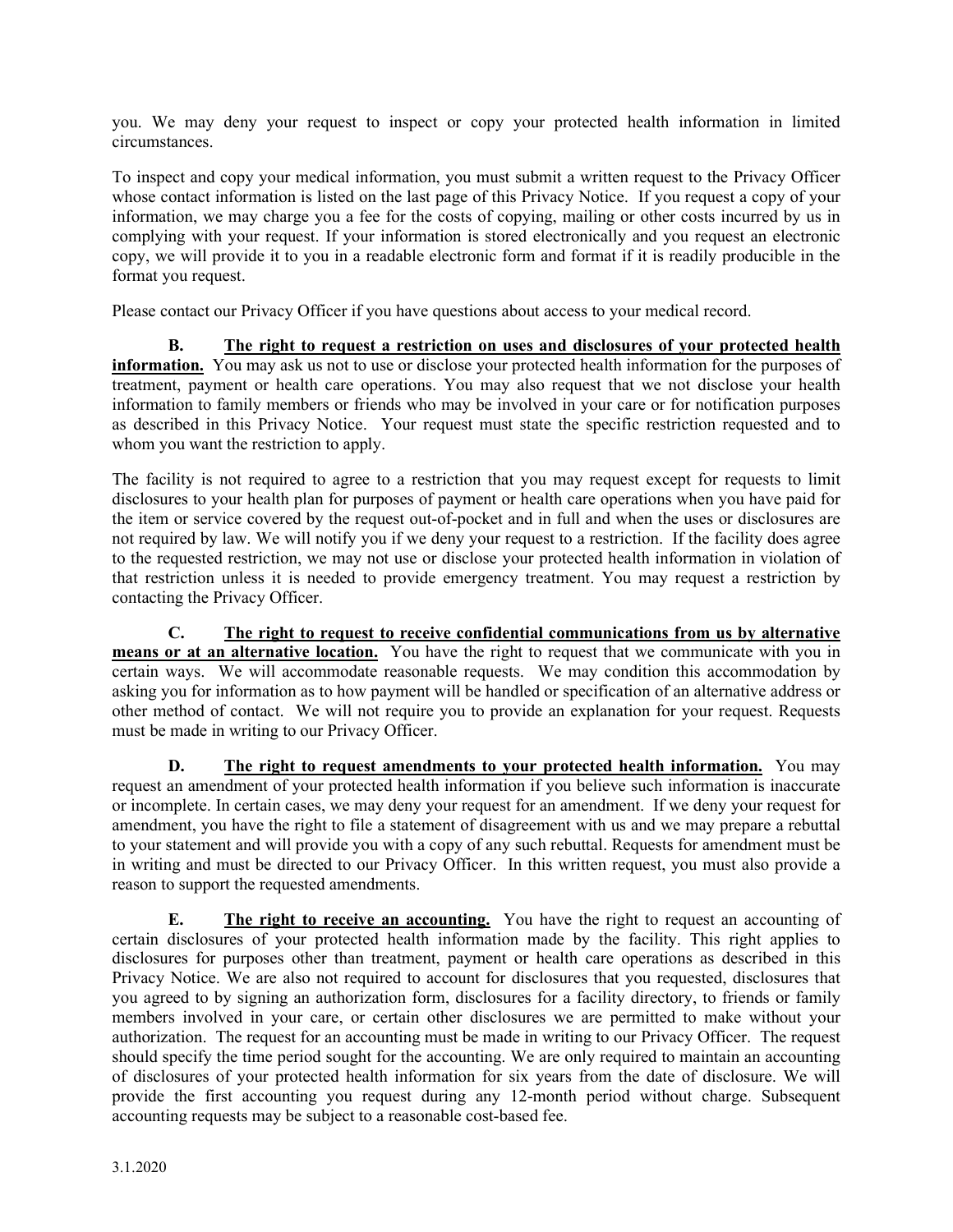**F. The right to obtain a paper copy of this notice.** Upon request, we will provide a separate paper copy of this notice even if you have already received a copy of the notice or have agreed to accept this notice electronically. You may also obtain a copy of the current version of our Privacy Notice at our website**, https://www.gfclinic.com/privacy/**

# **VI. Our Duties**

We are required by law to maintain the privacy of your health information and to provide you with this Privacy Notice of our duties and privacy practices. If we discover a breach by us or our Business Associates involving your unsecured protected health information, we are required to notify you of the breach by letter or other method permitted by law. We are required to abide by terms of this Privacy Notice as may be amended from time to time. We reserve the right to change the terms of this Privacy Notice and to make the new provisions effective for all future protected health information that we maintain. If we change our Privacy Notice, we will provide a copy of the revised Privacy Notice to you or your personal representative upon request.

## **VII. Complaints**

You have the right to express complaints to the facility and to the Secretary of the U.S. Department of Health and Human Services by sending a letter to 200 Independence Avenue, S.W., Washington, D.C. 20201, calling 1-877-696-6775,or visitin[g www.hhs.gov/ocr/privacy/hipaa/complaints/](http://www.hhs.gov/ocr/privacy/hipaa/complaints/) if you believe that your privacy rights have been violated. You may complain to the facility by contacting the facility's Privacy Officer verbally or in writing, using the contact information below. We encourage you to express any concerns you may have regarding the privacy of your information. You will not be retaliated against in any way for filing a complaint.

### **VIII. Contact Person**

The facility's contact person for all issues regarding patient privacy and your rights under the federal privacy standards is the Privacy Officer. Information regarding matters covered by this Notice can be requested by contacting the Privacy Officer. If you feel that your privacy rights have been violated by this facility you may submit a complaint directly to the facility's Privacy Officer OR to the Secretary of the U.S. Department of Health and Human Services. The contact information is as follows:

| Name:                | Haley Denzer, MHA, CHC             |
|----------------------|------------------------------------|
| Title:               | Privacy & Compliance Officer       |
| <b>Address:</b>      | 1400 29 <sup>th</sup> Street South |
| <b>Phone Number:</b> | 406.771.3126                       |

## **IX. Effective Date**

This Notice is effective May 15, 2020.